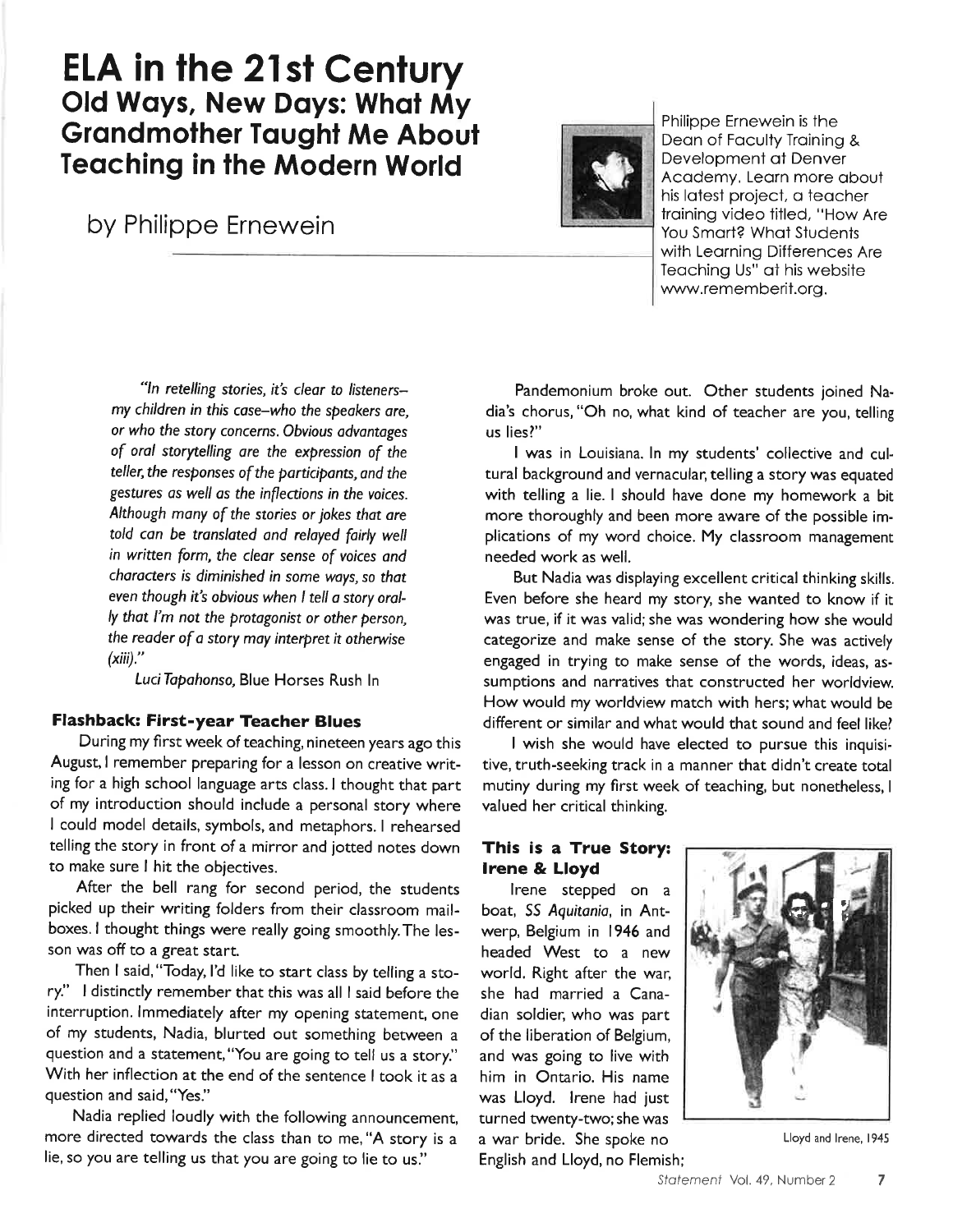love, admiration, romance and youth were the language they both spoke fluently.

As was common in Europe during times of invasion and occupation, lrene's formal education had ended when Germany invaded Belgium in May 1940.

ln a letter about those fìrst days of German occupation in Belgium, lrene wrote:

> The Germans came marching and singing into Turnhout; we didn't know at the time, but in a village nearby, they had killed eight men. They put them against the wall and shot them.We stood watching the German soldiers march into our town. I still don't understand why we didn't stay inside to make them feel that they were not welcome.

During the war lrene hid in the basement of a monastery near her home with twenty others. They told jokes, shared stories and most importantly shared news they had gathered from radio, newspapers, neighbors and those who had returned from active war zones and political prisons. After a few days a man arrived from a nearby town and said all men under forty years old were being taken to Germany. lrene's father, Josef, was born in 1899. He and a few other men left on their bikes in the middle of the night.They pedalled as far as the coast and stayed away for seventeen days. Along the way they hid in barns, ditches and churches; they avoided being captured during this round-up.

Eventually life had to go on. lrene and her family returned home with her elderly grandmother transported in a wheelbarrow pushed by the sixteen year old boy in the group, They had made a plan prior to leaving the monastery that if they saw airplanes or heard bombs on the road back to town they would seek cover and hide in the ditch next to the road.When the bombs did drop, they just ran like hell.

# Journal Excerpt: March 2013, Turnhout, Belgium

Moeke, after the invasion, how did you get your news and how did you know which sources you could trust? She answered me in Flemish with beautiful endearing language that a 90 year-old grandmother uses with her grandson,'Ja jongen, dat wisten wij gewoon." Loosely translated as,"Well dear one, we simply knew."

And I wonder, what do we simply know today and how do we know it to be true when so much of our news comes to us through a singular medium: a screen,

Then she continues with more specifìcs about receiving news during a time of war.The radio broadcasts from England were the best, but it was a crime under the new German laws to listen to that broadcast. She makes a point to tell me that didn't stop her from listening. Newspapers were trusted depending on where they came from and who controlled them. Other news came from people who had been picked up and arrested and came back to tell their stories. She said some of the stories were so sinister and

horrific that she almost could not believe them when she fìrst heard them."But of course we believed them because we had known these people our entire lives." After the war; in newspapers and newsreels, they found out their stories of crimes against humanity were true.

"The news coming from across the channel was the best news and we always hoped it was true." She punctuates this last sentence with a kind of loving cross-generational, check for understanding, "Ge weet wel wat ik bedoel, eh?" (You know what I'm talking about, right?).

Yes Moeke, I will never forget it.

# High School Language Arts Classroom: "Never Again"

With my grandparents being directly impacted byWorld War II, I have frequently selected a memoir from that time period among the various texts that I read with my students in language arts classes. The stories written about Europe 1933 - 1945 are loaded with important lessons, opportunities for critical thinking skills and connections to modern day life. Along with books by Elie Wiesel,Victor Frankl and Art Spiegelman, I also use excerpts from newspapers, publications from the United States Holocaust Memorial Museum and passages from Albert Speer's lnside the Third Reich.

While I use only snippets from Speer's lengthy memoir, the passages often lead to amazing discussions and insight with both middle school and high school students. Speer's memoir was partly written while he was in prison after the NurembergTrials. One passage in particular highlights the important role of school, and more importantly what happens when school is just a place of obedience and memorization.

# Excerpt: from Albert Speer's lnside the Third Reich

Reflecting on his decision-making process:

As an intellectual I might have been expected to collect documentation with the same thoroughness and to examine various points of view with the same lack of bias that I had learned to apply to my preliminary architectural studies.This failure was rooted in my inadequate political schooling.As a result, I remained uncritical, unable to deal with the arguments of my student friends, who were predominantly indoctrinated with the National Socialist ideology, (19)

When I think about my current and future role as a teacher in the modern world, I see part of the answer in Speer's reflection about his own schooling. He remained uncritical. Unable to argue, persuade, offer counterpoints or ask clarifying questions. I don't mean to imply that simply teaching and practicing critical thinking skills could prevent an atrocity like the Holocaust. Nor do I mean that this is